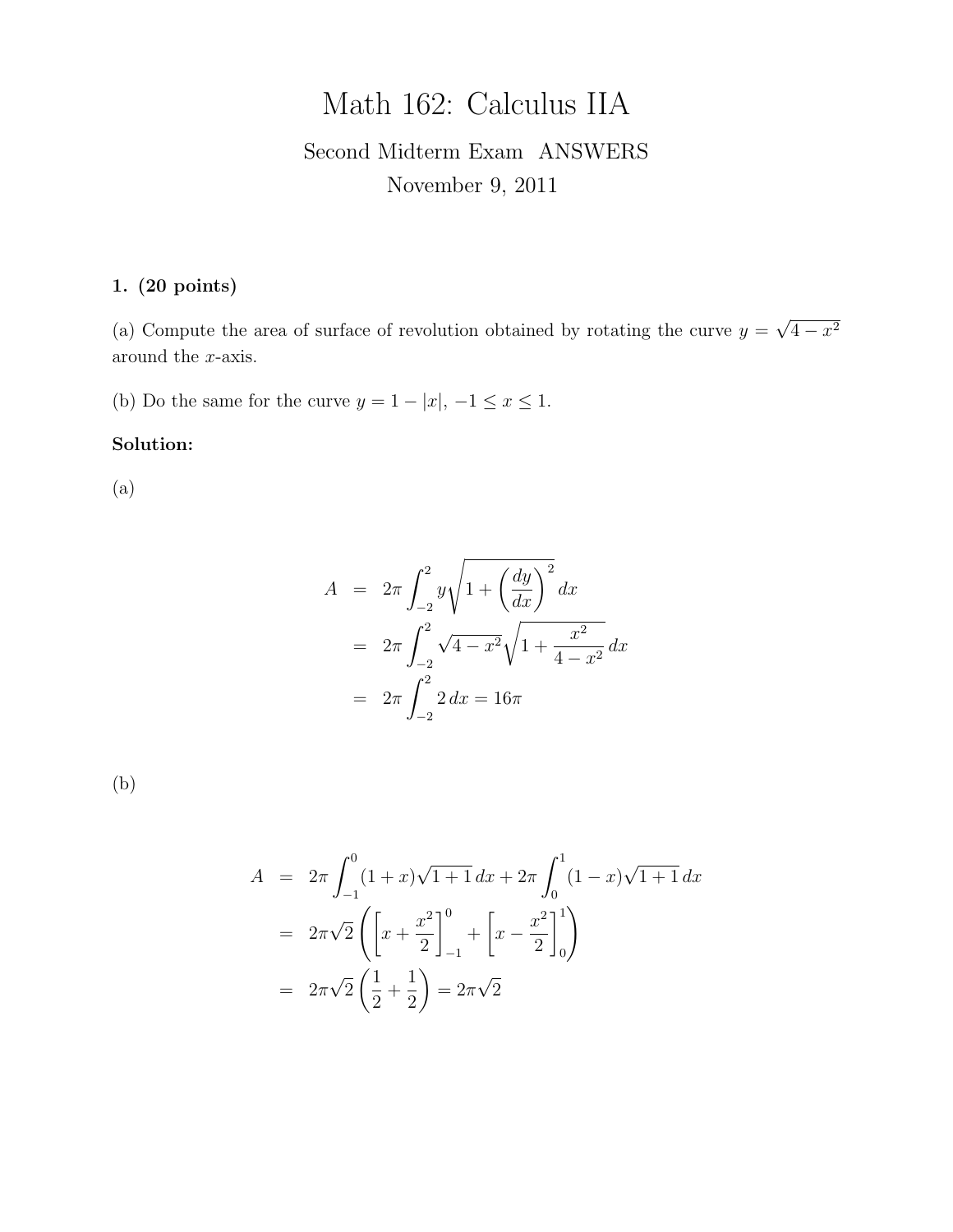#### 2. (20 points)

Consider the parametric curve

 $x = \cos(t), y = \sin(2t), t \in [0, 2\pi].$ 

(a) At what points is the tangent horizontal or vertical?

(b) The curve passes through the origin twice. What are the slopes of the two tangent lines to the curve at the origin?

(c) Find the equation of the form  $y = mx + b$  for the tangent at  $t = \frac{\pi}{6}$  $\frac{\pi}{6}$ .

Solution: (a) We have

$$
\frac{dy}{dx} = -\frac{2\cos 2t}{\sin t}
$$

The tangent line is horizontal when this derivative is 0, namely when  $t =$ π 4 ,  $3\pi$ 4 ,  $5\pi$ 4 ,  $7\pi$ 4 . The corresponding four Cartesian points are  $(\pm \sqrt{2}/2, \pm 1)$ . √

The tangent line is vertical when the derivative is undefined, namely at  $t = 0$  and  $t = \pi$ . The corresponding two Cartesian points are  $(\pm 1, 0)$ .

**Solution:** (b) The curve passes through the origin at  $t = \frac{\pi}{2}$  $\frac{\pi}{2}$  and  $t = \frac{3\pi}{2}$  $\frac{3\pi}{2}$ . The two slopes are 2 and −2, respectively.

**Solution:** (c) At  $t = \pi/6$  we have  $x = y =$  $\sqrt{3}$  $\frac{\sqrt{3}}{2}$  and  $dy/dx = -2$ , so the equation for the tangent line is

$$
\frac{y - \frac{\sqrt{3}}{2}}{x - \frac{\sqrt{3}}{2}} = -2
$$
  

$$
y - \frac{\sqrt{3}}{2} = -2\left(x - \frac{\sqrt{3}}{2}\right)
$$
  

$$
= -2x + \sqrt{3}
$$
  

$$
y = -2x + \frac{3\sqrt{3}}{2}.
$$

Page 2 of 5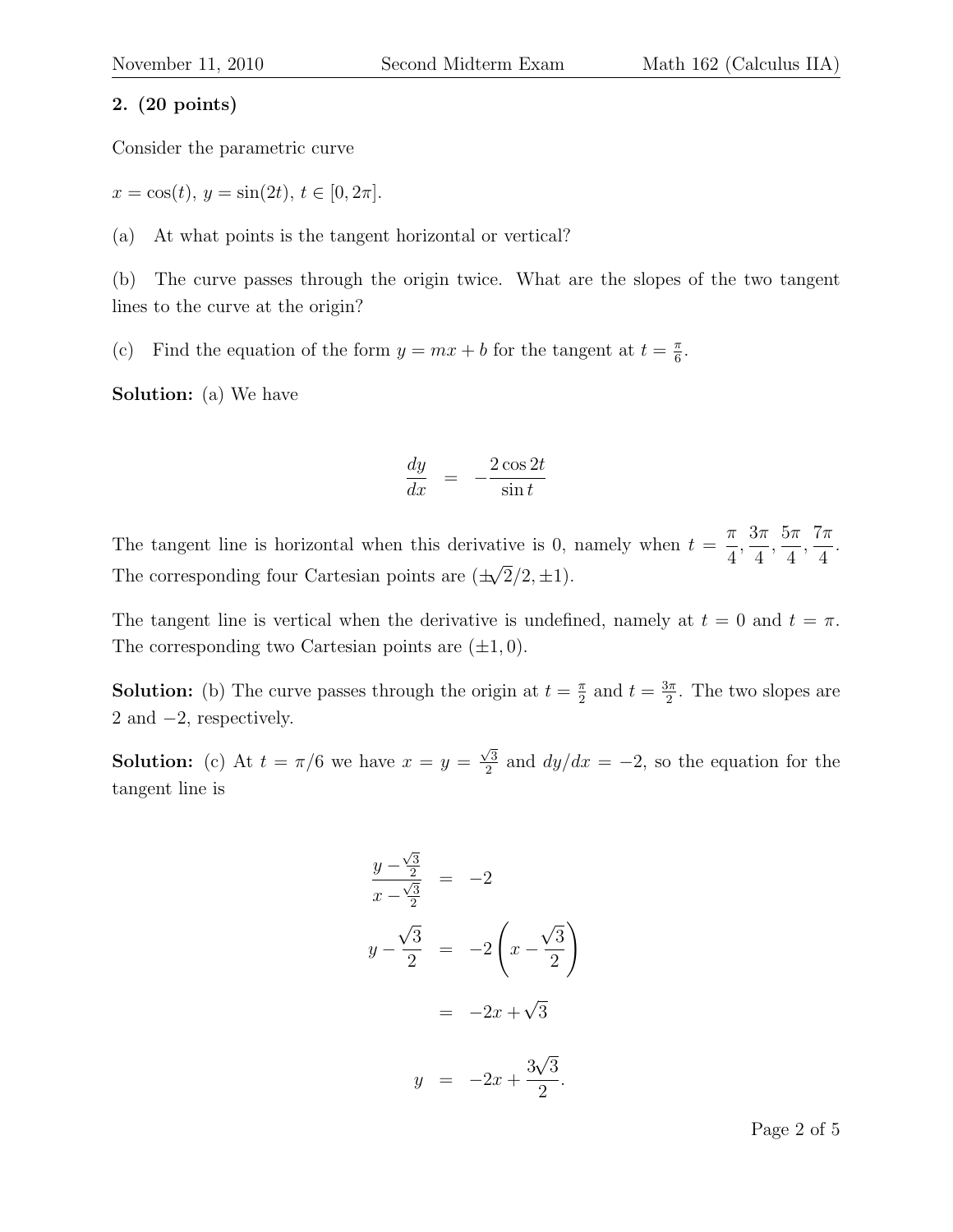## 3. (20 points)

Find the arc-length of the parametric curve

$$
x = 3\cos t - \cos 3t
$$
,  $y = 3\sin t - \sin 3t$ ,  $0 \le t \le \pi$ .

Solution: We have

$$
dx/dt = -3(\sin t - \sin 3t)
$$
 and  $dy/dt = 3(\cos t - \cos 3t)$ .

Therefore

$$
(ds/dt)^2 = (dx/dt)^2 + (dy/dt)^2
$$
  
= 9(sin t - sin 3t)<sup>2</sup> + 9(cos t - cos 3t)<sup>2</sup>  
= 9(sin<sup>2</sup> t - 2 sin t sin 3t + sin<sup>2</sup> 3t + cos<sup>2</sup> t - 2 cos t cos 3t + cos<sup>2</sup> 3t)  
= 9(2 - 2 cos 2t)  
since cos(α – β) = cos α cos β + sin α sin β  
= 36<sup>1</sup>/<sub>2</sub> = 36 sin<sup>2</sup> t,

so

$$
\frac{ds}{dt} = 6|\sin t|.
$$

By the arc length formula, we have

$$
L = \int_0^{\pi} ds
$$
  
= 
$$
\int_0^{\pi} 6|\sin t| dt
$$
  
= 
$$
6 \int_0^{\pi} \sin t dt
$$
  
= 
$$
-6\cos t \Big|_0^{\pi}
$$
  
= 12.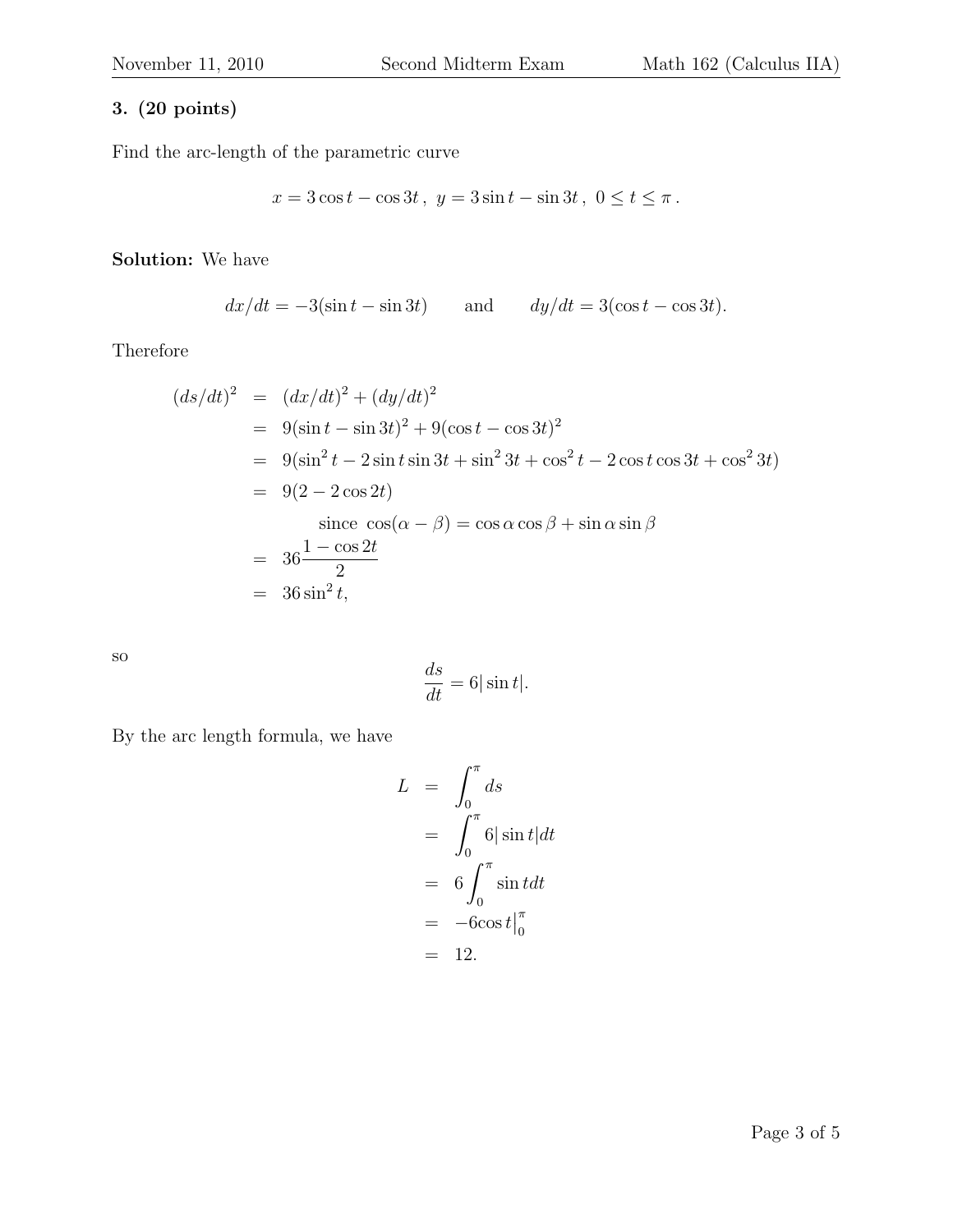#### 4. (20 points)

- (a) Calculate the arc-length of the curve  $r = \cos^2(\theta/2)$ .
- (b) Calculate the area enclosed by the curve  $r^2 = \sin(2\theta)$ .

**Solution:** (a) As  $\cos^2(\theta/2) = \frac{1+\cos(\theta)}{2}$  has a period of  $2\pi$ , we just need to find the arc length of this curve for  $\theta \in [-\pi, \pi]$  where  $\cos(\theta/2)$  is positive. Therefore

$$
L = \int_{-\pi}^{\pi} \sqrt{r^2 + (dr/d\theta)^2} d\theta
$$
  
= 
$$
\int_{-\pi}^{\pi} \sqrt{\cos^4(\theta/2) + \cos^2(\theta/2) \sin^2(\theta/2)} d\theta
$$
  
= 
$$
\int_{-\pi}^{\pi} \sqrt{\cos^2(\theta/2)} d\theta
$$
  
= 
$$
\int_{-\pi}^{\pi} \cos(\theta/2) d\theta
$$
  
= 
$$
2 \sin(\theta/2) \Big|_{-\pi}^{\pi}
$$
  
= 4

**Solution:** (b) Firstly we need to identity the domain of  $\theta$ . As  $\sin(2\theta) = r^2 \geq 0$ ,  $2\theta \in$  $[2k\pi, 2k\pi + \pi]$  for any integer k. Therefore  $\theta \in [k\pi, k\pi + \pi/2]$  for any integer k. Due to the periodicity, we just need to consider the area enclosed by the curve when  $\theta \in [0, \pi/2]$  $[\pi, 3\pi/2]$ . Thus

$$
A = \frac{1}{2} \int r^2 d\theta
$$
  
=  $\frac{1}{2} \left( \int_0^{\pi/2} \sin 2\theta d\theta + \int_{\pi}^{3\pi/2} \sin 2\theta d\theta \right)$   
=  $\frac{1}{2} (-\frac{\cos 2\theta}{2})|_{0}^{\pi/2} + \frac{1}{2} (-\frac{\cos 2\theta}{2})|_{\pi}^{3\pi/2}$   
= 1

#### 5. (20 points)

- (a) (5 points) Does the sequence  $\{a_n : n \geq 1\}$  with  $a_n = 1/2$  $√($  $\overline{n}$  converge? Why or why not?
- (b) (5 points) Use L'Hospital's Rule to show that for  $k > 0$ ,

$$
\lim_{x \to \infty} x^k e^{-x} = k \lim_{x \to \infty} x^{k-1} e^{-x}.
$$